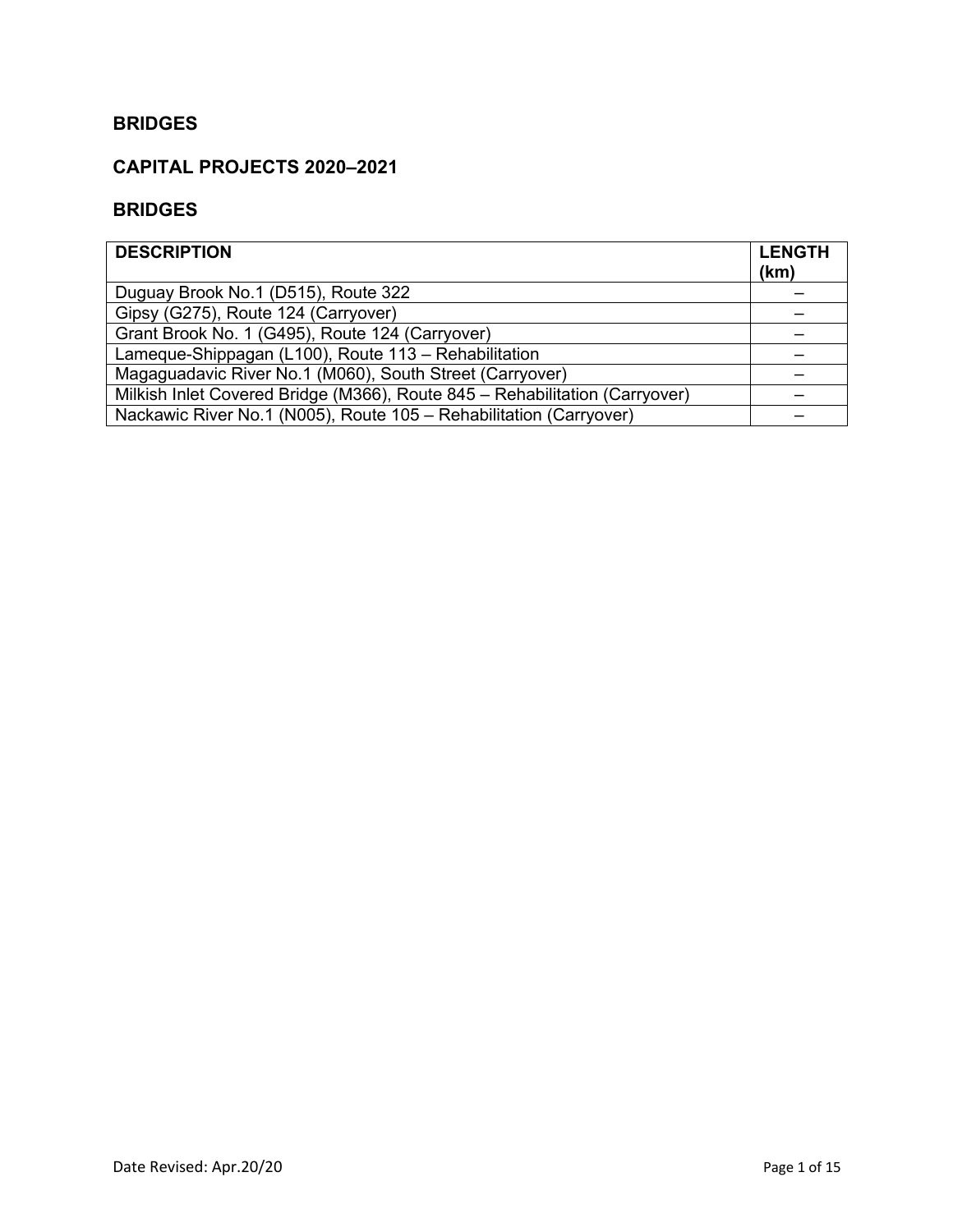### **CAPITAL PROJECTS 2020–2021**

# **LARGE CULVERTS**

| <b>DESCRIPTION</b>                                          | <b>LENGTH</b><br>(km) |
|-------------------------------------------------------------|-----------------------|
| Big Brook Culvert No. 2 (B427), Gray Road                   |                       |
| Dunn Brook Culvert No. 1 (D573), Route 116                  |                       |
| Michael's Creek No. 1 (M349), Route 106 *                   |                       |
| Sullivan Creek No. 1 (S883), Temple Road (Carryover)        |                       |
| West Branch McDougall Inlet Culvert No. 1 (DF12), Route 785 |                       |
| West Branch of Bass River Culvert No. 1 (KW22), Route 126   |                       |

**\*** To be tendered by municipality.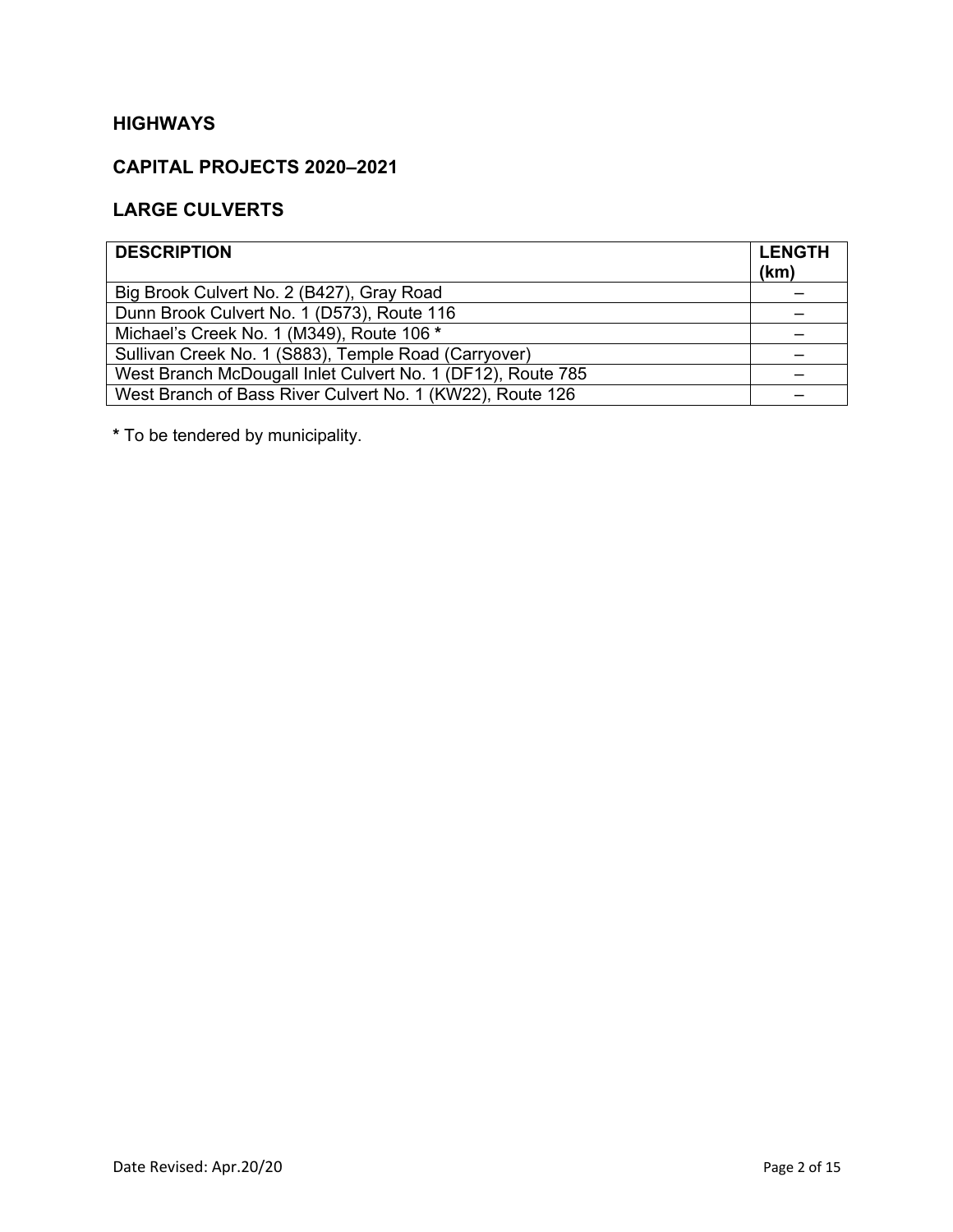### **CAPITAL PROJECTS 2020–2021**

# **PAVING ARTERIALS (Route 1 – Route 99)**

| <b>DESCRIPTION</b>                                                            | <b>LENGTH</b> |
|-------------------------------------------------------------------------------|---------------|
|                                                                               | (km)          |
| Route 2, Harrisville Boulevard Area to Mapleton Road Area (Westbound)         | 8.4           |
| Route 2, Route 115 Interchange (H801) to Harrisville Boulevard Underpass Area | 3.2           |
| (Eastbound) *                                                                 |               |
| Route 3, Cranberry Lake Outlet Area to Moores Mills Road Area                 | 2.0           |
| Route 3, Harvey Village Limit towards Poplar Lane                             | 0.7           |
| Route 3, Marshall Road Area to Yourette Road Area *                           | 3.4           |
| Route 3, Route 2 Interchange towards Mountain Road Area                       | 3.3           |
| Route 7, Harry Lyons Road towards Welsford                                    | 3.6           |
| Route 7, Milligan Brook No. 2 (M542) Area to Saint John City Limit            | 2.2           |
| Route 7, Route 8 Overpass to Kimble Drive Interchange Area (Eastbound and     | 4.3           |
| Westbound)                                                                    |               |
| Route 8, East Branch Bass River Area towards Route 160                        | 3.3           |
| Route 8, Little Bartibog River No. 1.5 (L300) towards Oldfield Road           | 3.7           |
| Route 8, Old Maintenance Depot towards Mill Street                            | 4.4           |
| Route 10, Route 116 Area to Chipman Village Limit                             | 2.6           |
| Route 11, Grattan Road Interchange Underpass (G550) Area towards Hydroline    | 5.4           |
| Route 11, Hayes Road Overpass (H415) to Nash Creek No. 3 (N080) Area          | 2.4           |
| Route 11, Route 275 Interchange Area towards Blair Malcolm Road               | 3.0           |
| Route 15, Saint-André Road Overpass (S009) Area towards Portage Road          | 3.5           |
| Route 15, Route 2 Underpass (R555) to Railroad Crossing (Westbound)           | 1.5           |
| Route 17, Petit-Ouest Road to Five Fingers Brook No. 1 (F290)                 | 3.0           |

**\*** Microsurfacing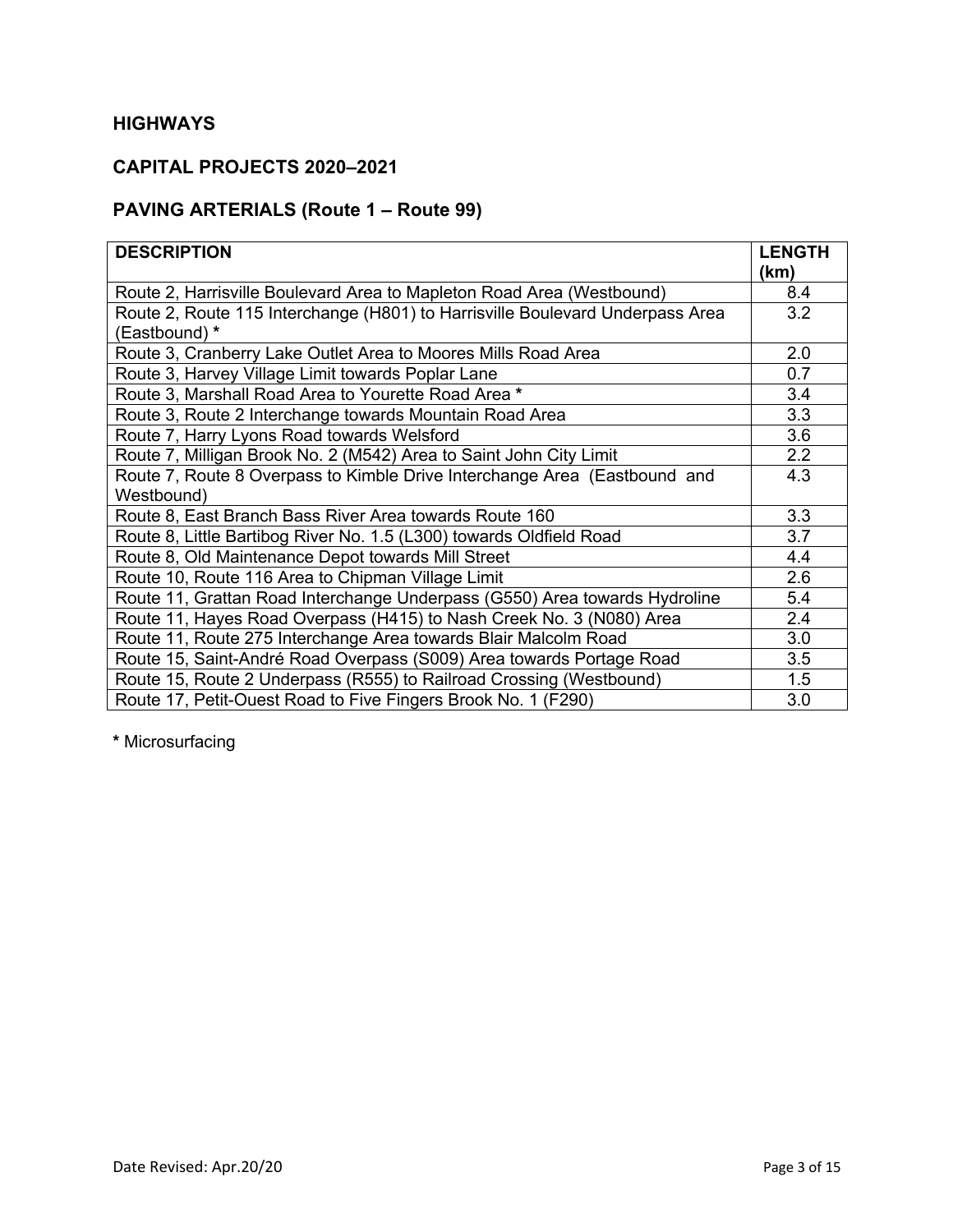### **CAPITAL PROJECTS 2020–2021**

# **PAVING COLLECTORS (Route 100 – Route 199)**

| <b>DESCRIPTION</b>                                                     | <b>LENGTH</b><br>(km) |
|------------------------------------------------------------------------|-----------------------|
| Route 101, Airport Road Area to Mill Settlement Road Area              | 3.2                   |
| Route 101, Fredericton Junction Village Limit to Branch Road           | 1.8                   |
| Route 102, Morrisdale Beach Road to Route 177                          | 2.9                   |
| Route 103, Florenceville-Bristol Town Limit towards Dryer Road Area ** | 4.4                   |
| Route 106, Petitcodiac Village Limit to Riverglade Road Area           | 4.9                   |
| Route 108, 2019 Contract towards Williamstown Road                     | 3.4                   |
| Route 112, Keenan Road to Westmorland/ Kings County Line **            | 10.0                  |
| Route 113, Powerline Area to Shippagan Town Limit                      | 3.5                   |
| Route 114, Church Loop Road Area to Route 1                            | 3.2                   |
| Route 117, Route 11 to Route 134                                       | 1.5                   |
| Route 130, Route 2 Interchange Area to Lane Road Area                  | 1.3                   |
| Route 180, Valleyview Road to Bernard Road Area                        | 1.8                   |

**\*\*** Converting asphalt to chipseal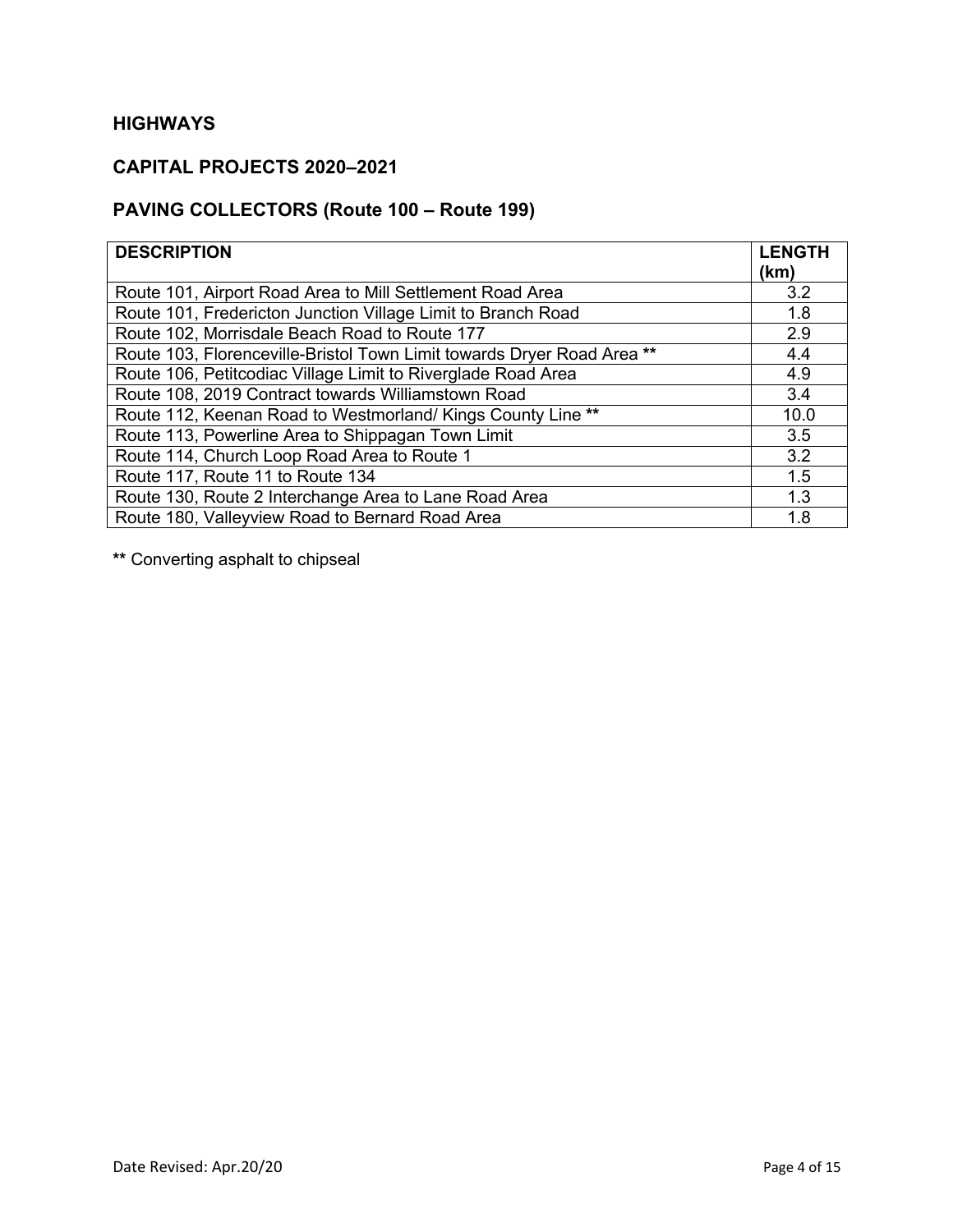#### **CAPITAL PROJECTS 2020–2021**

# **PAVING – LOCALS (Route 200 – Route 999 and Named Roads)**

| <b>DESCRIPTION</b>                                                       | <b>LENGTH</b><br>(km) |
|--------------------------------------------------------------------------|-----------------------|
| Carlisle Road, Route 105 to end of designation *                         | 4.7                   |
| Gorge Road, 2019 Contract to Crossman Hills Road                         | 1.1                   |
| Hayes Road, Route 134 to Doyleville Road                                 | 2.8                   |
| Kimble Drive, Fire Station to Alison Boulevard                           | 0.6                   |
| Pine Glen Road, Niagara Road towards Dawson Road                         | 4.6                   |
| River Road, Boom House Road Area to Route 425 **                         | 1.7                   |
| Rivière-Quisibis Road, Rivière-Verte Village Limit to Therrien Road Area | 4.2                   |
| Route 325, Route 135 to Bertrand Village Limit                           | 0.9                   |
| Route 505, Côte-Sainte-Anne Road towards Red Bridge Road **              | 5.4                   |
| Route 590, Palmer Road Area to Route 560                                 | 4.1                   |
| Route 695, Route 715 towards Cambridge-Narrows Village Limit **          | 4.8                   |
| Route 790, Wetmore Creek Road towards Basin Road Area *                  | 3.4                   |
| Route 865, Sederquest Road to Railroad Crossing **                       | 1.8                   |
| Route 885, Springhill Road Area to Route 112**                           | 6.5                   |
| Route 905, 2019 Contract to Sanitorium Road                              | 2.7                   |
| Waterville Road, Broad Road to Smith Road **                             | 4.4                   |

**\*** Microsurfacing

**\*\*** Converting asphalt to chipseal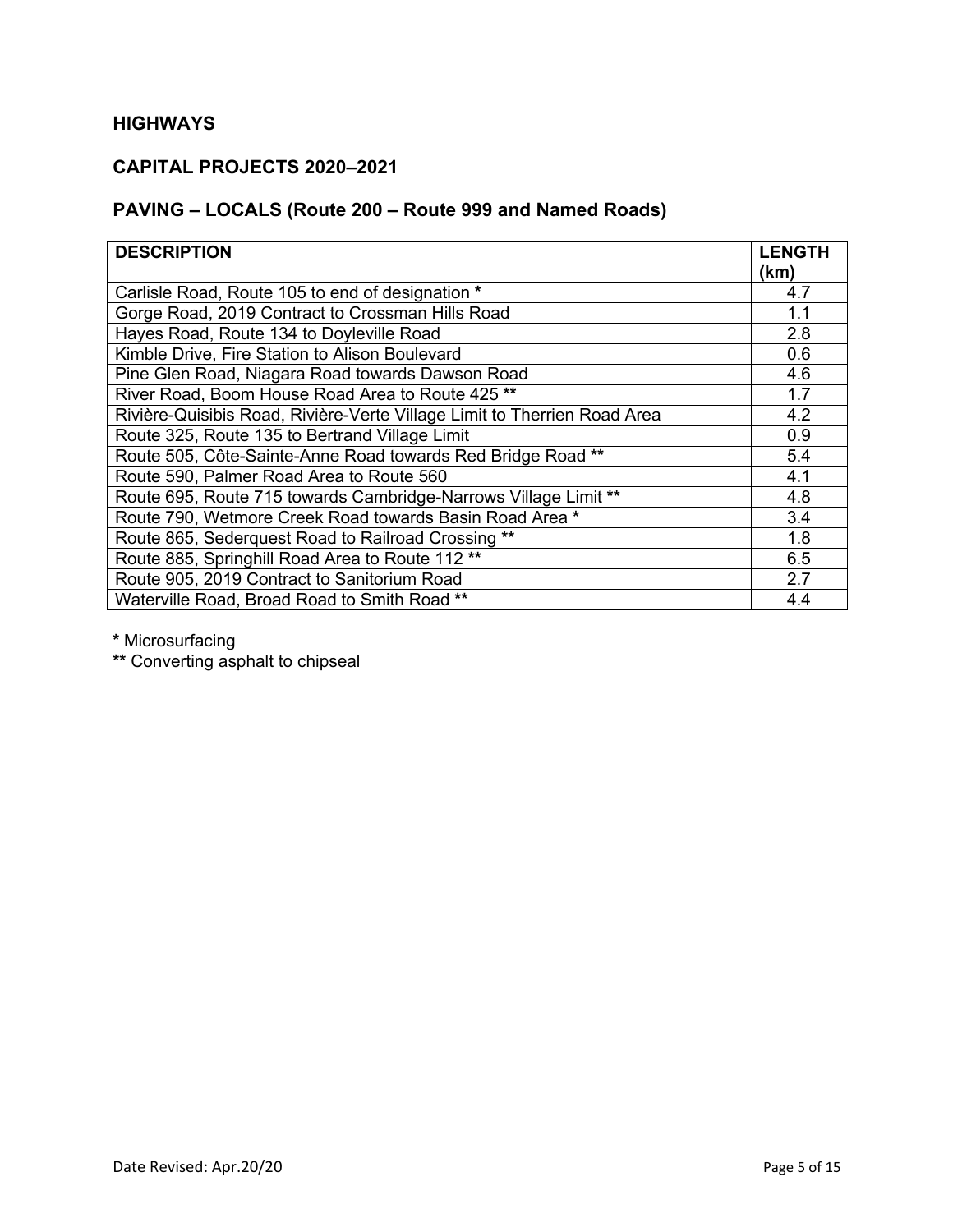### **CAPITAL PROJECTS 2020–2021**

### **CHIPSEAL**

| <b>DESCRIPTION</b>                                                              | <b>LENGTH</b> |
|---------------------------------------------------------------------------------|---------------|
|                                                                                 | (km)<br>0.2   |
| Alfreda Street, Saint-André Road to End of Designation                          | 0.2           |
| Ambassador Drive, Diplomat Drive to End of Designation                          | 0.2           |
| Angelbert Street, Pointe-Alexandre Road to End of Designation                   |               |
| Armand Street, Daniel Drive to Josee Drive                                      | 0.3           |
| Aurele Poirier Road, Shediac River Road to End of Designation                   | 0.7           |
| Back River Road, Route 820 to End of Designation                                | 2.1           |
| Backland Road, Route 845 to End of Designation                                  | 1.9           |
| Backland Road, Summerfield Road to Back Greenfield Road                         | 2.5           |
| Bailey Crescent, Dexter Crescent to Mooney Avenue                               | 0.5           |
| Barnettville Road, Route 8 to End of Designation                                | 4.1           |
| Bay Du Vin River Road, Route 117 to Auburnville Road                            | 5.4           |
| Beachway Drive, Cape Road to Ocean Walk Road                                    | 0.3           |
| Belleisle Road, Norton Village Limit to Route 875                               | 2.1           |
| Bells Mills Road, Route 134 to Route 505                                        | 7.0           |
| Benerin Court, Route 102 to End of Designation                                  | 0.3           |
| Bernard Road, Route 180 to End of Designation                                   | 0.7           |
| Bernard Street, Route 134 to End of Designation                                 | 0.2           |
| Bertin Street, Saint-André Road to End of Designation                           | 0.4           |
| Big Salmon River Road, Centerline of Bridge V301 to End of Chipseal             | 3.4           |
| Black Point Road, Route 134 in Loop to Route 134                                | 2.1           |
| Brawley Road, Damascus Road to Saint John/ Kings County Line                    | 5.5           |
| Brittain Road, Grand Bay-Westfield Town Limit to Campbell Road                  | 3.1           |
| Burns Brook Road, Stillwater Road to End of Designation                         | 1.1           |
| Camille Road, Route 134 to End of Designation                                   | 0.4           |
| Camp Ectus Road, Route 134 to End of Designation                                | 0.3           |
| Campbell Road, Route 102 to Brittain Road                                       | 5.9           |
| Cape Enrage Road, Route 915 to End of Designation                               | 6.4           |
| Carrying Cove Road, Haggerty Cove Road to End of Designation                    | 0.4           |
| Catherine Street, Robert Avenue to End of Designation                           | 0.3           |
| Charles Street, de la Baie Road to End of Designation                           | 0.5           |
| Chemical Road, Woodworth Settlement Road to End of Designation                  | 0.2           |
| Cherry Burton Road, Route 106 towards Lower Fairfield Road                      | 2.3           |
| Christopher Road, Andrew Street in Loop to Andrew Street                        | 0.6           |
| Church Hill Road, Junction of River Road/ Coleman Road/ Hillside Road to End of | 1.4           |
| Designation                                                                     |               |
| Cindy Road, Route 115 to Daniel Drive                                           | 0.3           |
| Clydesdale Lane, Donovans Drive to Prices Drive                                 | 0.2           |
| Cody Road, Route 106 to End of Designation                                      | 0.3           |
| Collins Street, Route 655 to Dexter Crescent                                    | 0.8           |
| Côte Arseneau Road, Route 134 to End of Designation                             | 0.3           |
| Côte Doucet Road, Route 134 to End of Designation                               | 0.4           |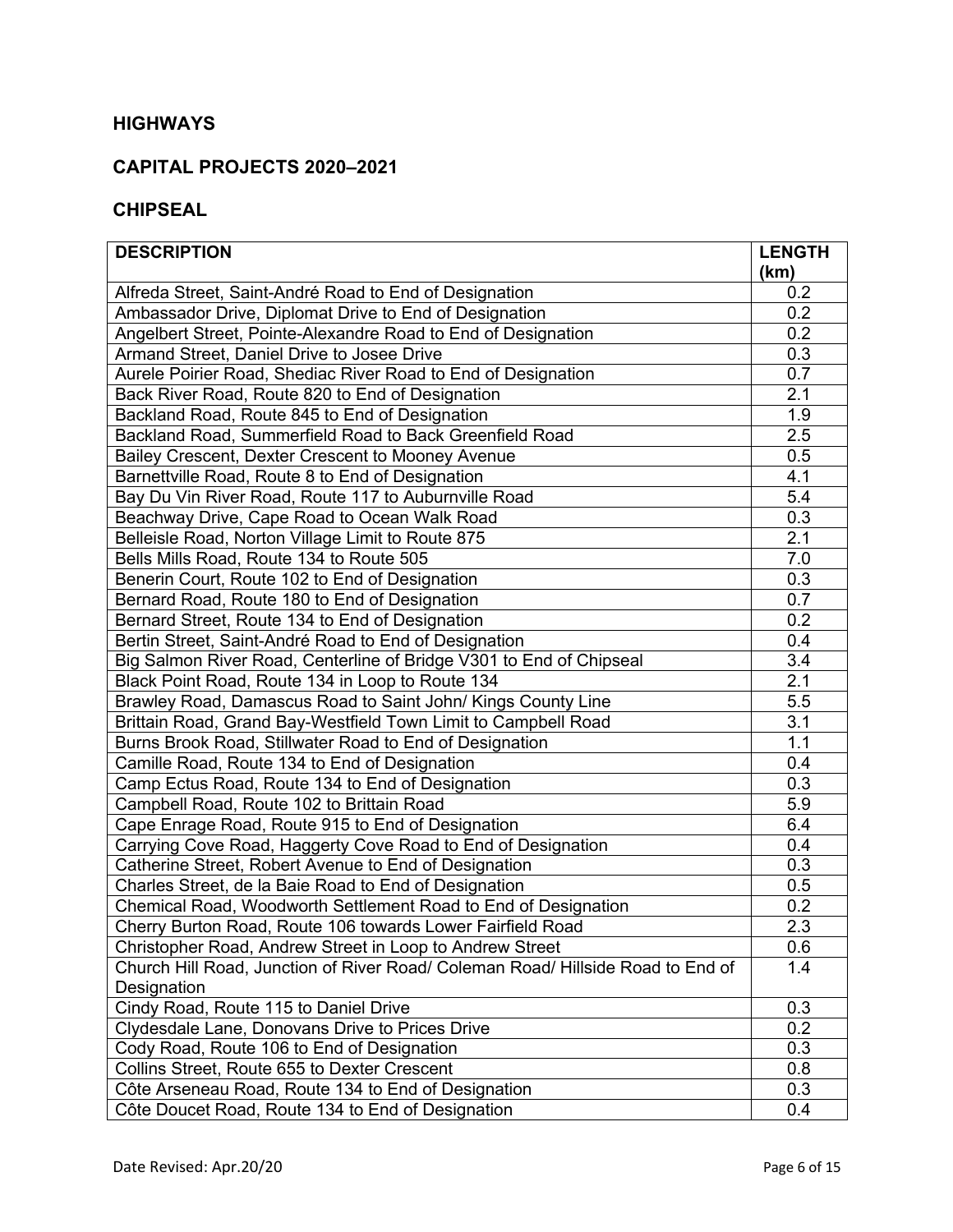| Côte Roy Road, Route 134 to End of Designation                             | 0.2              |
|----------------------------------------------------------------------------|------------------|
| Couturier Road, Saint-Joseph Road to Deuxième-Sault Road                   | 5.4              |
| Creek Road, Intersection of Waterford Road/ Walker Settlement Road towards | 3.7              |
| Shepody Road                                                               |                  |
| Cross Road, Route 605 to Route 595                                         | 1.0              |
| Cynthia Lane, Nevers Road to End of Designation                            | 0.3              |
| Daigle Road, Route 117 to End of Designation                               | 1.0              |
| Daigle Road, Route 180 to End of Designation                               | 0.9              |
| Daniel Road, Saffron Drive in Loop                                         | 1.5              |
| Davidson Lake Road, Route 102 to End of Designation                        | 1.9              |
| Davis Mill Road, Route 108 to Sutherland Brook Road                        | $\overline{3.2}$ |
| Debec Road, Hodgdon Road to Intersection of Ivey Road/ McDougall Road      | 8.1              |
| De la Baie Road, Pointe-Alexandre Road to End of Designation               | 1.1              |
| Dexter Crescent, Route 655 to Collins Street                               | 1.1              |
| Diplomat Drive, Route 105 to End of Designation                            | 0.4              |
| Doiron Road, Route 117 to End of Designation                               | 0.4              |
| Donovans Drive, Phillips Drive to End of Designation                       | 1.2              |
| Doohan Road, Route 640 to Ellen Crescent                                   | 0.6              |
| Downing Road, Route 303 to Route 320                                       | 3.0              |
| Drawlin Road, Route 820 to Gravel Section                                  | 3.7              |
| Duplisea Road, Route 785 to West Mill Settlement Road                      | 4.1              |
| Du Quai de Saint-Simon Road, LeBouthillier Road to End of Designation      | 0.5              |
| Eagans Road, Cape Road to End of Designation                               | 0.7              |
| Ellen Crescent, Doohan Road in loop to Doohan Road (West to East)          | 0.4              |
| Enterprise Road, Plaster Rock Village Limit towards Williams Brook         | 4.0              |
| Estabrooks Avenue, Dexter Crescent to Collins Street                       | 0.6              |
| Fernand Road, Route 134 to End of Designation                              | 0.3              |
| Forest City Road, Route 122 towards Canada-USA Border                      | 7.7              |
| Free Grant Road, Madisco Road to End of Designation                        | 5.5              |
| Frigault Lane, Route 320 to End of Designation                             | 0.2              |
| Ganong Drive, Route 100 to End of Designation                              | 0.3              |
| Garland Road, Victoria Road to End of Designation                          | 1.9              |
| Gaspereau East Road, Route 116 to End of Designation                       | 4.5              |
| George Street, Ganong Drive to End of Designation                          | 0.3              |
| Gervic Crescent, Job Road in Loop                                          | 0.8              |
| Gilbert Street, Route 134 to End of Designation                            | 0.4              |
| Godin Street, Bertin Street in Loop to Bertin Street (West to East)        | 0.3              |
| Gould Street, Route 655 to Collins Street                                  | 0.8              |
| Grand Pass Court, Route 105 to End of Designation                          | 0.5              |
| Grand Ruisseau Road, Route 305 to End of Designation                       | 4.2              |
| Grove Hill Road, Route 820 in Loop to Route 820                            | 7.6              |
| Guthrie Road, Route 121 to Norton Village Limit                            | 6.2              |
| Haggertys Cove Road, Route 175 to End of Designation                       | 1.4              |
| Hammond Court, Route 655 to End of Designation                             | 0.1              |
| Hannah Hill Road, North Napan Road to Weldfield Collette Road              | 0.6              |
| Harvey Street, Route 134 to End of Designation                             | 0.2              |
| Hawkshaw Road, Route 102 in Loop to Route 102                              | 1.1              |
| Henry Road, Route 180 to End of Designation                                | 0.4              |
| Hillview Street, Woodmere Drive to End of Designation                      | 0.3              |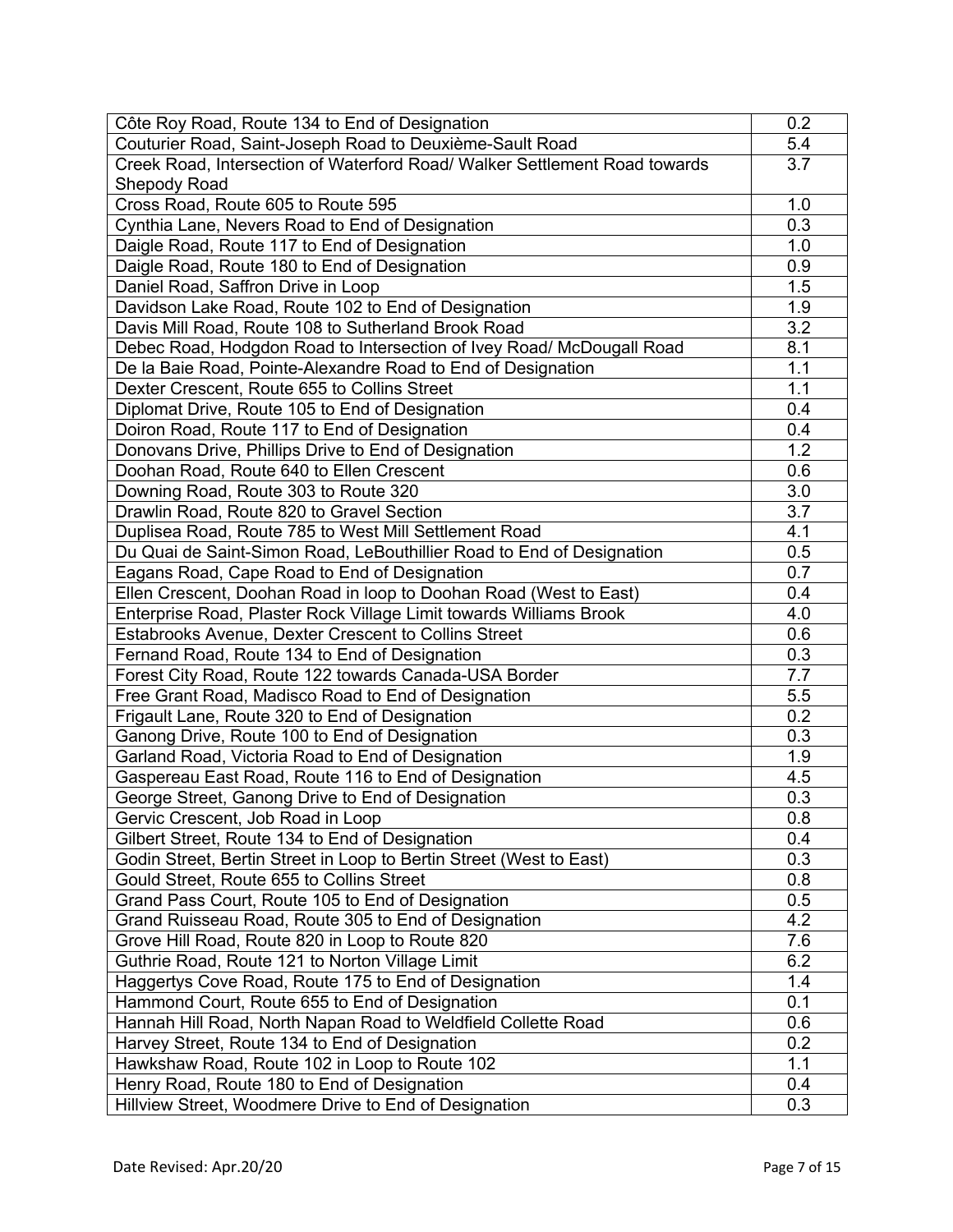| Hodgdon Road, Route 165 to Route 2 and from Route 540 to End of Designation     | 4.5  |
|---------------------------------------------------------------------------------|------|
| Hornibrook Road, Route 11 to End of Designation                                 | 0.7  |
| Howard Road, Howard Ferry Road Area to Route 8                                  | 6.0  |
| Illingsworth Drive, Mazerolle Settlement Road to Intersection of Woodbine Lane/ | 0.7  |
| <b>Woodmere Drive</b>                                                           |      |
| Island View Drive, In Loop to Route 11                                          | 1.6  |
| Jagoe Road, Route 11 to End of Designation                                      | 0.8  |
| Janeville Beach Road, Route 11 to End of Designation                            | 0.3  |
| Jean Pierre Street, Côte Doucet Road to End of Designation                      | 0.4  |
| Job Road, Route 133 to Route 933                                                | 2.1  |
| John Street, Route 134 to End of Designation                                    | 0.2  |
| Johnson Bridge Lane, North Napan Road to South Napan Road                       | 0.6  |
| Josee Drive, Daniel Drive to Langton Lane                                       | 1.1  |
| J. Robichaud Road, Route 350 to End of Designation                              | 0.2  |
| Kelly Road, Indian Mountain Road to End of Designation                          | 0.7  |
| Kingsley Road, 1.4 km from Route 617 towards Route 620                          | 2.3  |
| Knight's Lane, New River Beach Road to End of Designation                       | 0.2  |
| Knowlesville Road, Route 107 towards Howard Brook Road                          | 11.5 |
| LaBranche Road, Eel River Road to Meadow Brook Road                             | 1.2  |
| Lakeside Road, Route 860 to Hampton Town Limit                                  | 2.1  |
| Landry Road, Route 117 to End of Designation                                    | 0.2  |
| Landry Road, Route 320 to End of Designation                                    | 0.3  |
| Laplante Road, Route 315 to Alcida Road                                         | 3.8  |
| LeBreton Avenue, Route 134 to Catherine Street                                  | 0.1  |
| Little Beach Road, Melvin Beach Road to End of Chipseal                         | 1.9  |
| MacDonald Road, Route 11 to End of Designation                                  | 1.6  |
| Malbay Road, Wilson Point Road to End of Designation                            | 0.6  |
| Manitoba Road, Route 875 to Intersection of Lester Road/ Collina Road           | 3.2  |
| Maple Glen Road, Route 435 to End of Designation                                | 1.1  |
| Marcel Road, Daigle Road to End of Designation                                  | 0.2  |
| Marcel Road, Petit-Pokemouche Road to End of Designation                        | 0.9  |
| Marco Street, Route 134 to End of Designation                                   | 0.2  |
| Margaret Avenue, Illingsworth Drive to Richardson Street                        | 0.7  |
| Maxwell Road, Drawlin Road to End of Designation                                | 1.7  |
| McBrine Road, Route 105 to End of Designation                                   | 0.3  |
| McCurdy Road, Black Point Road to End of Designation                            | 0.3  |
| McMaster Avenue, Saunders Street to Vaughan Drive                               | 0.1  |
| Melvin Beach Road, Little Beach Road to Fundy Trail Parkway Limit               | 1.5  |
| Milton Lane, Prices Drive to Donovans Drive                                     | 0.2  |
| Monseigneur Lang Road, Edmundston City Limit to Rang 5 Area                     | 2.5  |
| Mooney Avenue, Collins Street to Bailey Crescent                                | 0.8  |
| New River Beach Road, Route 175 to End of Designation                           | 1.9  |
| North Kouchibouguac Road, Route 11 to Route 117                                 | 2.6  |
| North Napan Road, Johnson Bridge Lane to Route 11                               | 1.6  |
| North Napan Road, Route 11 to Hannah Hill Road                                  | 1.4  |
| Norton Shore Road, Hill Road to End of Chipseal                                 | 0.6  |
| Ocean Walk Road, Dempsey Shore Road to End of Designation                       | 0.2  |
| Old Bridge Road, Red Head Road to End of Designation                            | 0.3  |
| Old School Road, North Kouchibouguac Road to Riverside Road                     | 0.3  |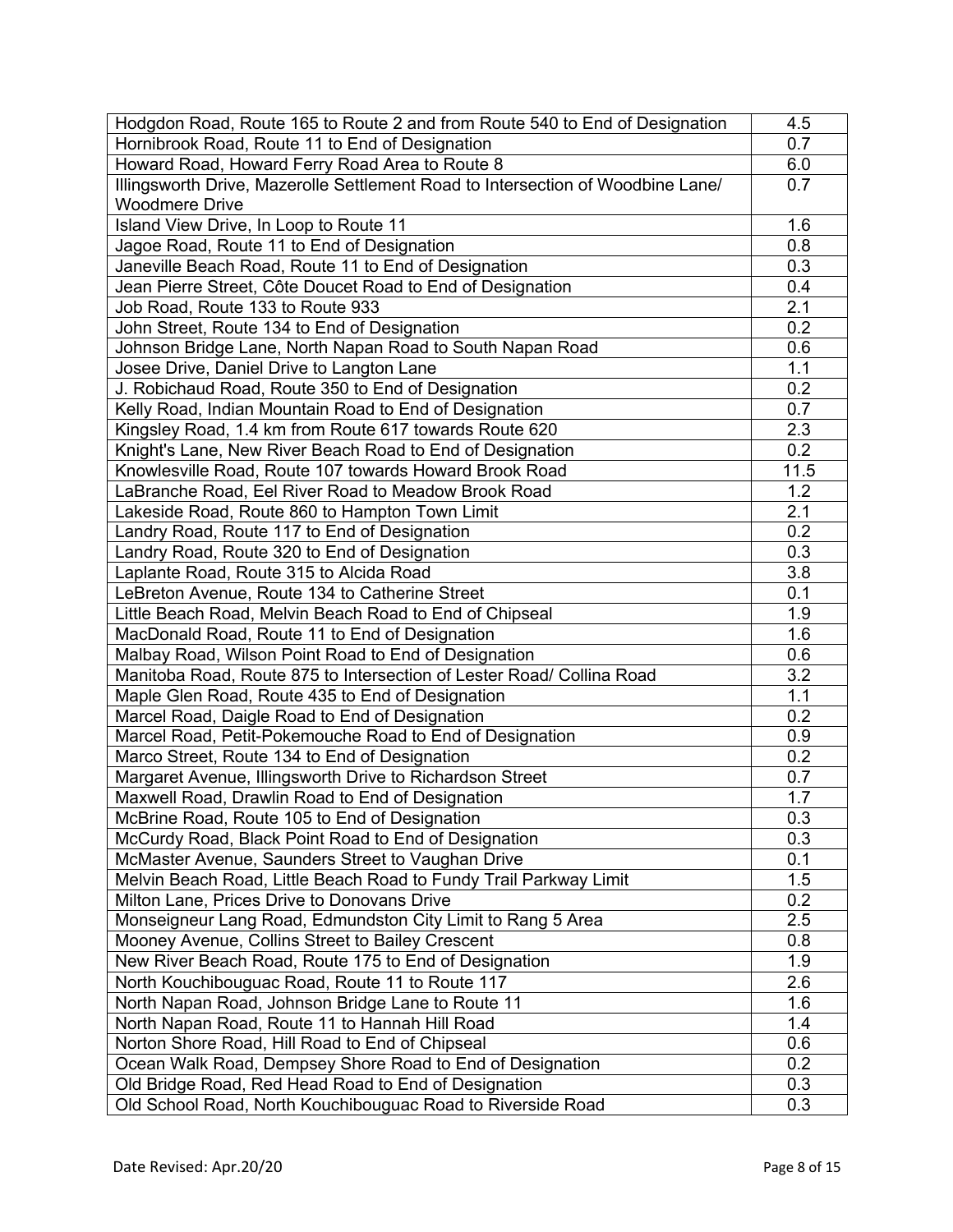| Onile Comeau Street, Route 160 to End of Designation                      | 0.4               |
|---------------------------------------------------------------------------|-------------------|
| Ontario Drive, Route 106 to Route 2                                       | 1.3               |
| Palmer Lane, New River Beach Road to End of Designation                   | 0.2               |
| Paradise Road, Route 11 to End of Designation                             | 1.1               |
| Pat Carney Road, Route 134 to End of Designation                          | 0.1               |
| Paul Street, Robert Avenue to Poirier Avenue                              | 0.1               |
| Perry Road, Route 475 to Perry Loop Road                                  | 5.4               |
| Pointe-Alexandre Road, End of Asphalt to End of Designation               | 1.3               |
| Pointe-de-Pruches Road, Route 117 to End of Designation                   | 1.7               |
| Poirier Avenue, Rita Street to End of Designation                         | 0.3               |
| Portage Road, Route 313 in Loop to Route 313                              | 3.8               |
| Porter Cove Road, 0.2 km from Route 8 to Gravel Section                   | 6.2               |
| Post Road, Gravel/Chipseal to Fredericton Junction Village Limit          | 2.9               |
| Post Road, Minto Village Limit to Iron Bound Cove Brook                   | 9.0               |
| Power Road, Route 345 to End of Designation                               | 0.6               |
| Rang 3 Road, Monseigneur Lang Road towards Davis Road                     | 2.7               |
| Rang 5 Road, Monseigneur Lang Road to Intersection of Rivière-Verte Road/ | 6.1               |
| Ruisseau-à-Thibodeau Road                                                 |                   |
| Range 7 & 8 Road, Monseigneur Martin West Road to Valcour Road            | 4.6               |
| Ravine Road, Hampton Town Limit to Pickwauket Brook No.3 (P470)           | 4.2               |
| Raymond Bannister Road, Hillside Road in Loop                             | 1.7               |
| R. Breeze Road, Route 350 to End of Designation                           | 0.3               |
| Red Head Road, Saint John City Limit to End of Designation                | 6.4               |
| Richardson Street, Mazerolle Settlement Road to Margaret Avenue           | 0.5               |
| Rita Street, Route 134 to Robert Avenue                                   | 0.2               |
| Riverside Road, North Kouchibouguac Road to End of Designation            | 0.6               |
| Robert Avenue, Paul Street to End of Designation                          | 0.5               |
| Robichaud Road, Route 117 to End of Designation                           | 0.5               |
| Roland Drive, Saffron Drive to Daniel Drive                               | 0.2               |
| Route 103, Rosedale Road to Route 560                                     | 2.5               |
| Route 104, Route 130 towards Coldstream Brook                             | 3.0               |
| Route 104, 2019 Work to Mainstream Road Area                              | 4.4               |
| Route 105, York/ Carleton County Line to Upper Kilmarnock Road            | 17.8              |
| Route 107, Intersection of Route 107/ Route 625 towards Ryan Brook        | 4.4               |
| Route 107, End of Contract 19-0772 towards Ryan Brook                     | 4.4               |
| Route 108, 2007 Reseal to 2010 Second Seal                                | 7.9               |
| Route 122, English Road to La Coote Drive                                 | 8.9               |
| Route 122, Upper Skiff Lake Road to Route 540                             | 12.2              |
| Route 355, Tracadie-Sheila Town Limit to 2018 Contract                    | 1.6               |
| Route 380, LeBel Road to Currie Road                                      | $\overline{3}$ .4 |
| Route 435, Maple Glen Road to Route 430                                   | 7.2               |
| Route 505, Bells Mills Road to Gaspereau River No. 1                      | 3.5               |
| Route 550, East McBride Road towards Route 540                            | 10.5              |
| Route 570, Jericho Road Area to Route 104                                 | 2.6               |
| Route 570, Lansdowne Road Area to Jericho Road                            | 3.0               |
| Route 605, Millyard Road towards Route 595                                | 1.5               |
| Route 615, 6 km from Route 105 to Old Springfield Road Intersection       | 4.8               |
| Route 616, Apple Lane to Route 105                                        | 1.2               |
| Route 645, End of Gravel to Tracy Village Limit                           | 2.0               |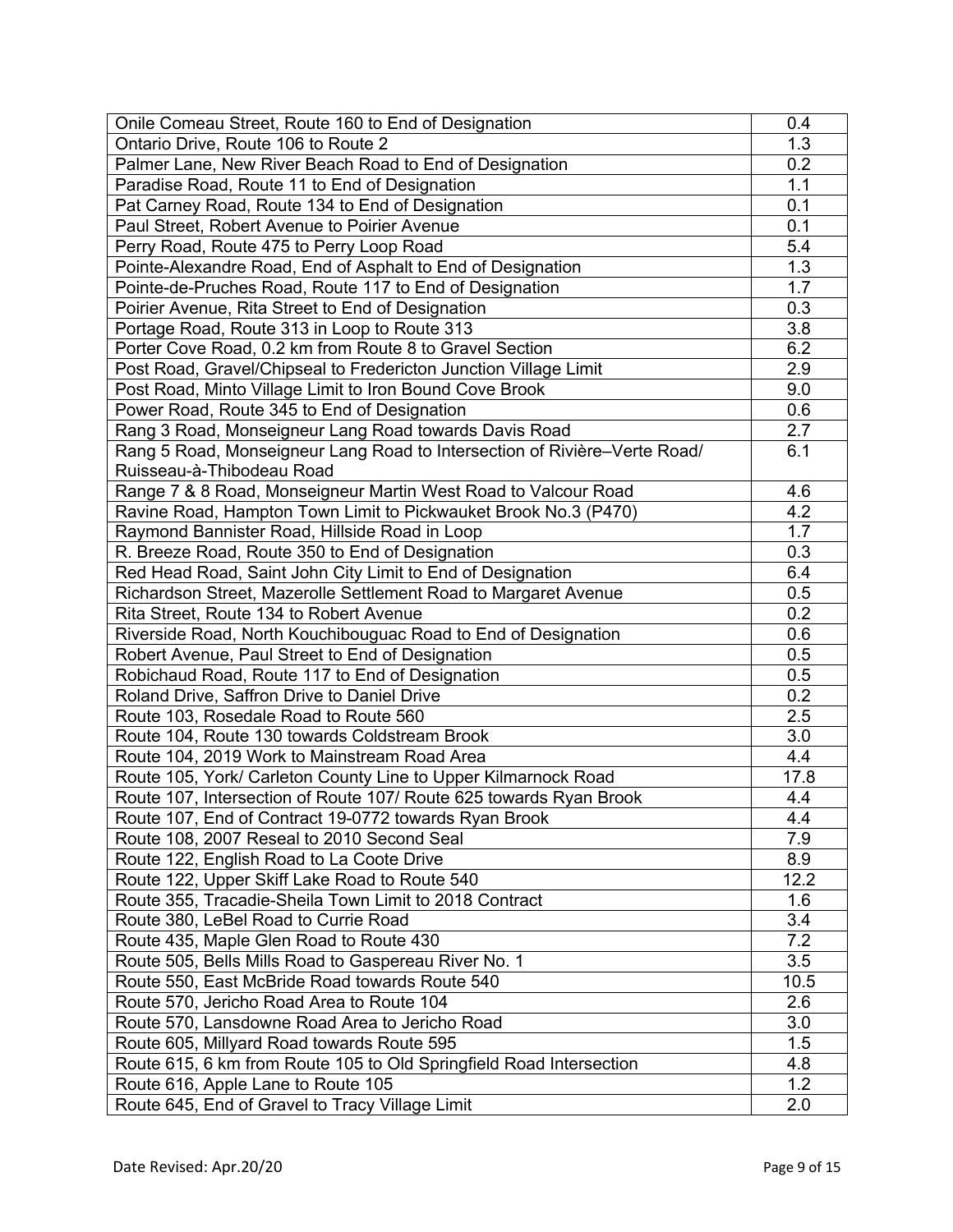| Route 710, Route 705 to Queens/ Kings County Line                                                            | 3.3               |
|--------------------------------------------------------------------------------------------------------------|-------------------|
| Route 715, Cambridge-Narrows Village Limit to Colwells Wharf Road                                            | 1.9               |
| Route 715, Colwells Wharf Road to Ferry Road Intersection                                                    | 7.6               |
| Route 715, Route 10 to Cambridge-Narrows Village Limit                                                       | 15.3              |
| Route 730, Route 3 to Route 725                                                                              | 15.0              |
| Route 740, Route 730 towards Gas Line                                                                        | 6.0               |
| Route 745, Route 3 to Basswood Ridge Road                                                                    | 12.2              |
| Route 760, Route 170 to Route 127                                                                            | 5.2               |
| Route 820, DTI Maintenance Depot to Titusville Road                                                          | 4.0               |
| Route 845, Hampton Town Limit to Kiersteadville Road                                                         | 5.1               |
| Route 845, Kiersteadville Road to Perry Point Road                                                           | 10.4              |
| Route 880, Route 2 to Samp Hill Road                                                                         | 4.0               |
| Route 890, End of Pavement to Whites Mountain Road                                                           | 13.8              |
| Route 935, Bridge B765 Area towards Bridge J320                                                              | 2.3               |
| Route 940, Route 15 to Moulin Road                                                                           | 5.1               |
| Saffron Drive, Route 115 to Miko Drive                                                                       | 1.8               |
| Saint-Charles Road, Route 134 to Route 11                                                                    | 3.0               |
| Saint-Joseph Road, Intersection of Baisley Road/ Rivière-Madawaska Road to<br><b>Couturier Road</b>          | 4.6               |
| Saint-Michel Road, Jalbert Road to Saint-Joseph Road                                                         | 9.3               |
| Salisbury Back Road, Route 112 to Sanatorium Road                                                            | 8.2               |
| Salt Springs Road, Route 865 to Route 860                                                                    | 6.8               |
| Sanatorium Road, Route 106 to Route 905                                                                      | 12.6              |
| Saunders Street, Young Avenue to McMaster Avenue                                                             | 0.2               |
| Searle Road, End of Asphalt at Route 11 to Hannah Hill Road                                                  | 1.6               |
| Secret Court, Gervic Crescent to End of Designation                                                          | $\overline{0.2}$  |
| Simeon Road, Madran Road to End of Designation                                                               | 0.2               |
| Sisson Settlement Road, Route 104 to beyond Tripp Settlement Road                                            | 2.3               |
| Soucy Road, Rivière-Quisibis Road to End of Designation                                                      | 2.0               |
| Spring Specialty Road, Route 128 to End of Designation                                                       | 0.3               |
| Thomas Road, Red Head Road to End of Designation                                                             | 0.3               |
| Travis Lane, New River Beach Road to End of Designation                                                      | 0.2               |
| Trio Street, Route 134 to Route 11                                                                           | 0.2               |
| Tripp Settlement Road, Sisson Settlement Road to Holyoke Road                                                | 4.3               |
| Tripp Settlement Road, Sisson Settlement Road to Route 105                                                   | 1.8               |
| Trois Cantons Road, Nicholas-Denys Road to Sormany Road                                                      | 3.8               |
| Turkey Town Road, Route 11 to End of Designation                                                             | 0.3               |
| Upper Midland Road, Route 850 to Route 855                                                                   | 5.5               |
| Upper Mountain Road, Homestead Road to Route 106                                                             | 3.1               |
| Upper Pokiok Road, Pokiok Road to End of Designation                                                         | $\overline{1}$ .2 |
| Vaughan Drive, Route 100 to McMaster Avenue                                                                  | 0.5               |
| Waasis Farm Road, Nevers Road to End of Designation                                                          | 0.9               |
| Waterford Road, End of Pavement near Route 111 Area to Intersection of Creek<br>Road/ Walker Settlement Road | 10.7              |
| W.D. Fougere Street, Route 134 to End of Designation                                                         | 0.5               |
| Weldfield Collette Road, 2016 Reseal to 2016 Pulverize                                                       | 4.6               |
| Wilson Point Road, Route 113 towards End of Designation                                                      | 6.0               |
| Woodbine Lane, Mazerolle Settlement Road to Intersection of Woodmere Drive/<br><b>Illingsworth Drive</b>     | 2.2               |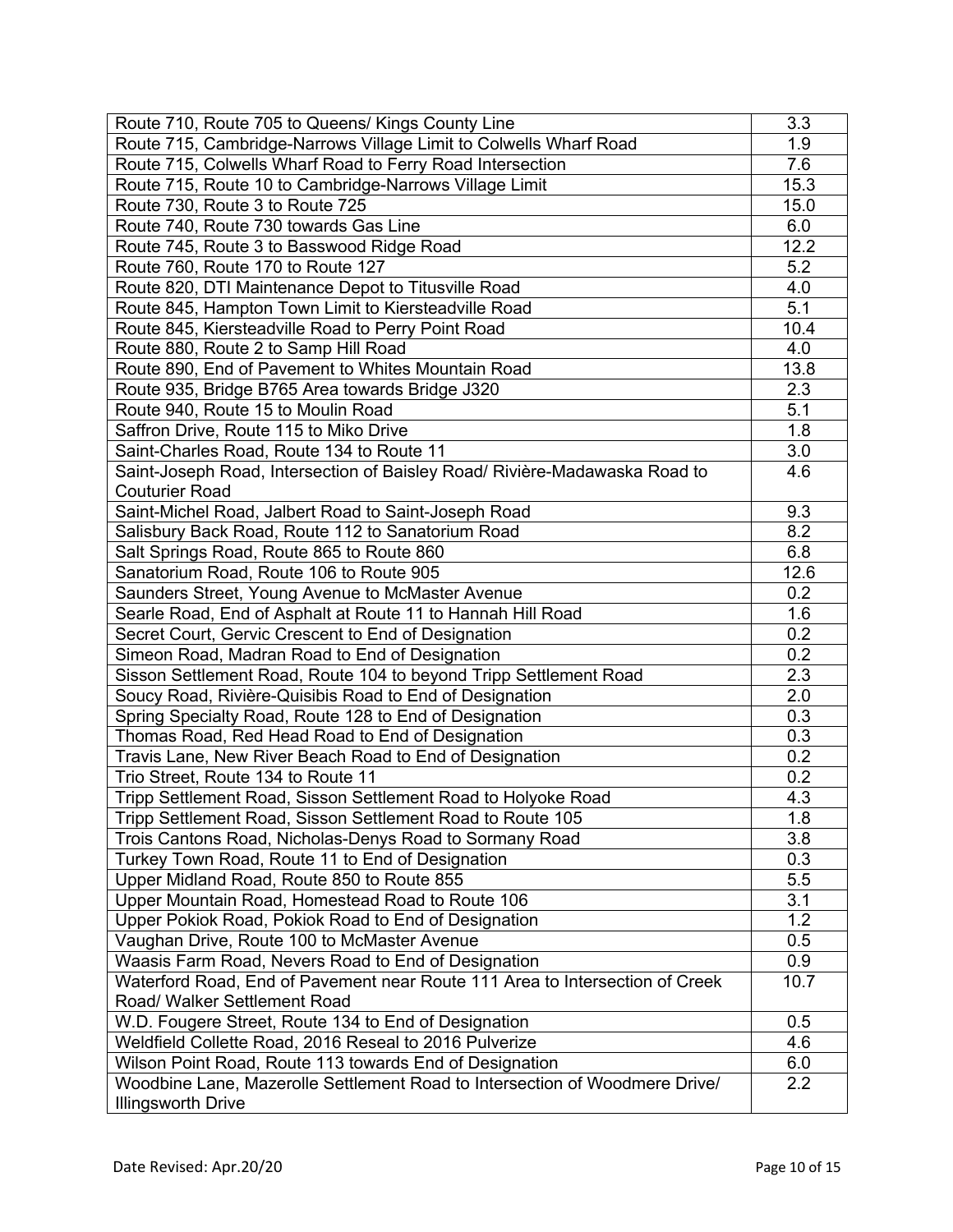| Woodhurst Road, Route 106 to End of Chipseal                                | 0.7 |
|-----------------------------------------------------------------------------|-----|
| Woodmere Drive, Intersection of Woodbine Lane/ Illingsworth Drive to End of | 0.7 |
| Designation                                                                 |     |
| Woodworth Settlement Road, Memel Road to End of Designation                 | 2.3 |
| Wyers Brook Road, Route 17 to End of Designation                            | 1.1 |
| Young Road, Saunders Street to Vaughan Drive                                | 0.1 |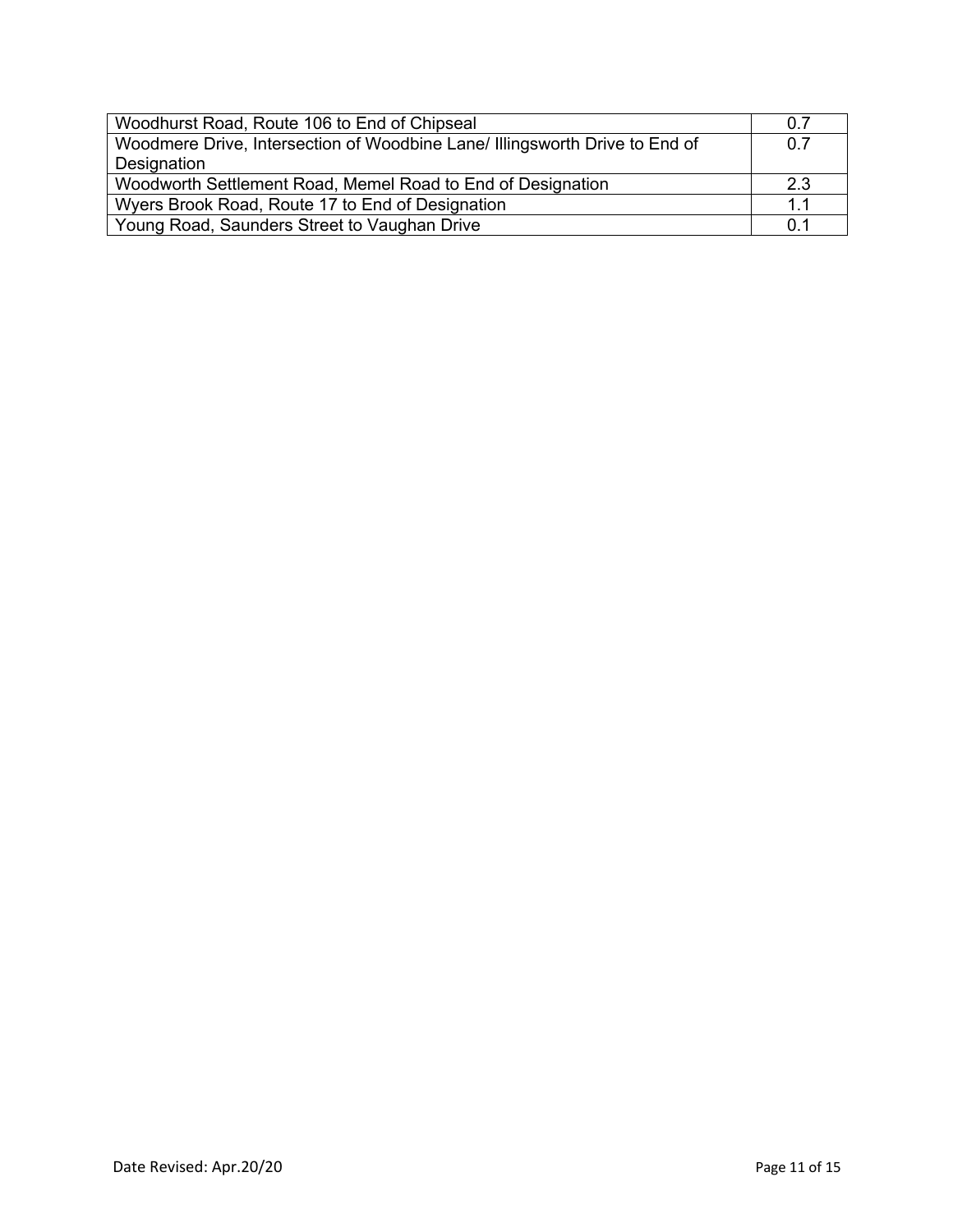### **CAPITAL PROJECTS 2020-2021**

#### **GRADING**

| <b>DESCRIPTION</b>                                          | <b>LENGTH</b><br>(km) |
|-------------------------------------------------------------|-----------------------|
| Route 1, Route 100 (Rothesay Road) Intersection (Carryover) |                       |
| Route 119, Squires Drive Intersection *                     |                       |
| Route 172, Slope Repair *                                   |                       |

**\*** To be tendered by municipality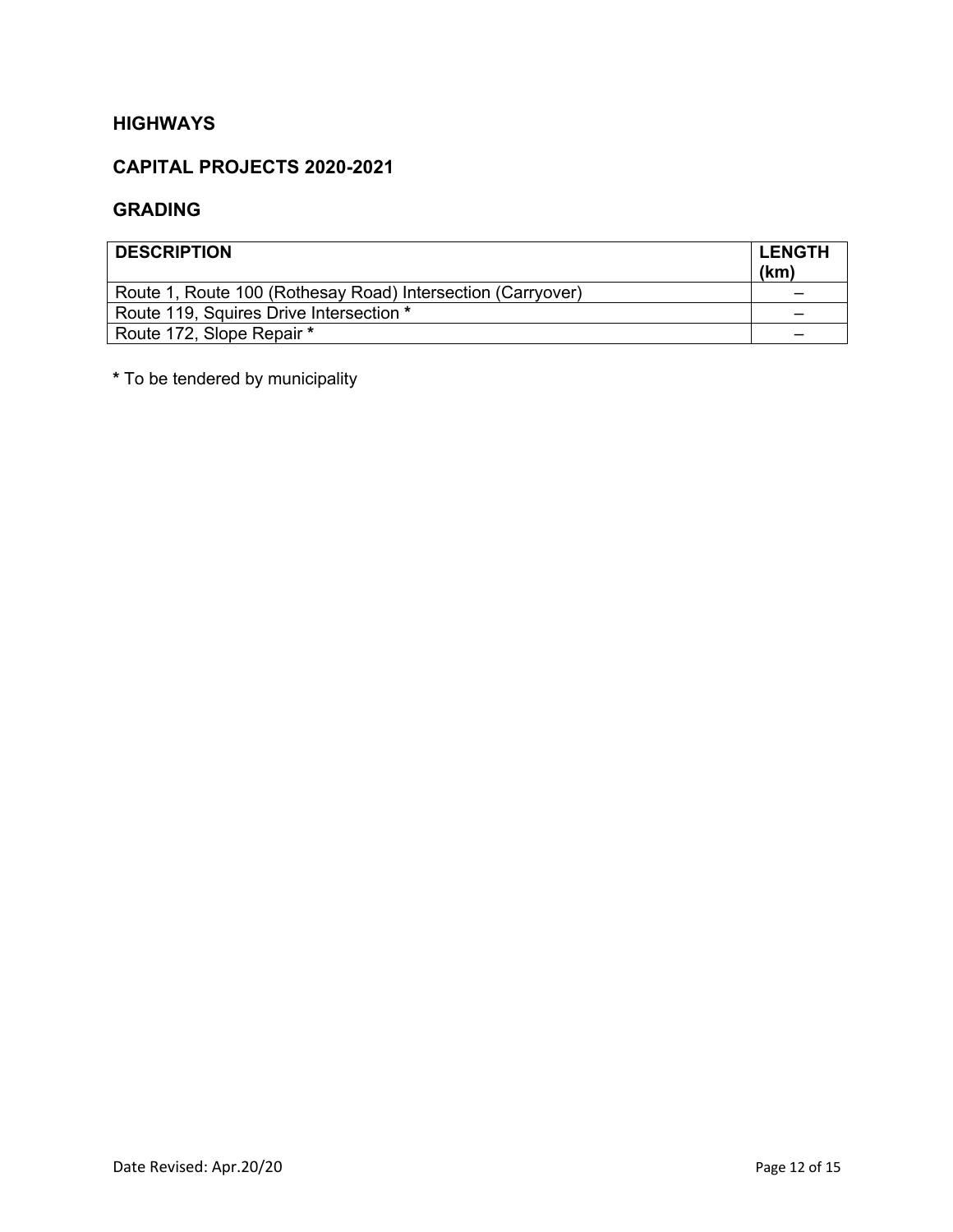## **MUNICIPAL DESIGNATED HIGHWAYS**

# **CAPITAL PROJECTS 2020–2021**

## **PROJECTS**

| <b>DESCRIPTION</b>                                                                                                | <b>LENGTH</b><br>(km) |
|-------------------------------------------------------------------------------------------------------------------|-----------------------|
| Bonar Law Avenue, Bonar Law Historic Site to Route 134 (Town of Rexton) -<br>Replace curb and gutter *            | 0.4                   |
| Bridge Street, Bass River Bridge to City Limit (City of Bathurst) - Paving                                        | 1.3                   |
| Cedar Street, Post Road to School (Village of Minto) - Paving                                                     | 0.3                   |
| Chemin Martin (Village of Sainte-Anne-de-Madawaska) -<br>Culvert replacements (2) *                               |                       |
| Desjardins Road, Route 108 to Rue Dugal (Village of Drummond) - Storm sewer<br>and curb & gutter *                | 0.6                   |
| Dufferin Road, Route 10 to Village Limit (Village of Chipman) - Paving and reseal                                 | 2.1                   |
| Eveleigh Street, Rosemount Avenue Intersection (Town of Sussex) - Curb &<br>gutter and paving *                   |                       |
| Fox Farm Road (Town of Rothesay) - Curb & gutter, retaining wall and paving *                                     | 0.8                   |
| King George Highway, Hanover Street to Old King George Highway (City of<br>Miramichi) - Utilities *               | 0.4                   |
| Riverview Drive East (Village of Norton) - Culvert replacement *                                                  |                       |
| Route 17 (Rue Canada), Rue Gagnon to Rue Gallant (Town of Saint-Quentin) -<br>Paving                              | 0.9                   |
| Route 102 (Lincoln Road), Vanier Industrial Drive to Glasier Road (City of<br>Fredericton) - Paving *             | 0.6                   |
| Route 103 (Houlton Street), Poole Street to Civic 189 (Town of Woodstock) -<br>Storm sewer and curb & gutter *    | 0.4                   |
| Route 104 (Main Street), 2013 Contract to Village Limit (Village of Millville) -<br>Paving                        | 0.8                   |
| Route 105, Smythe Lane Intersection (Town of Nackawic) - Left turn pocket *                                       |                       |
| Route 106 (Cattail Ridge), Bridge Street to Cattail Ridge (Town of Sackville) -<br>Reconstruction *               | $\overline{0.3}$      |
| Route 106 (Salisbury Road), Civic 1539 to Llangollen Road (City of Moncton) -<br>Microseal *                      | 1.1                   |
| Route 112 (Coverdale Road), Patricia Drive West to Town Limit (Town of<br>Riverview) - Culvert Replacements (4) * |                       |
| Route 112 (River Road), Petitcodiac River Bridge to Main Street (Village of<br>Salisbury) - Paving                | 0.7                   |
| Route 113 (1ère Rue), Town Limit to Rue à Tom (Town of Shippagan) - Paving                                        | 1.2                   |
| Route 113 (Rue Principale), 2019 Contract to Rue du Pêcheur Nord (Town of<br>Lamèque) - Paving                    | 0.4                   |
| Route 114 (Main Street) and Route 915 (Scenic Drive) (Village of Alma) -<br>Ditching *                            |                       |
| Route 120 (Rue Centrale), Quebec border to Station 1+100 (Village of Lac Baker)<br>- Paving                       | 1.1                   |
| Route 121 (Main Street), Brown Street to Kennebecasis River Bridge (Town of<br>Hampton) – Paving $*$              | 0.7                   |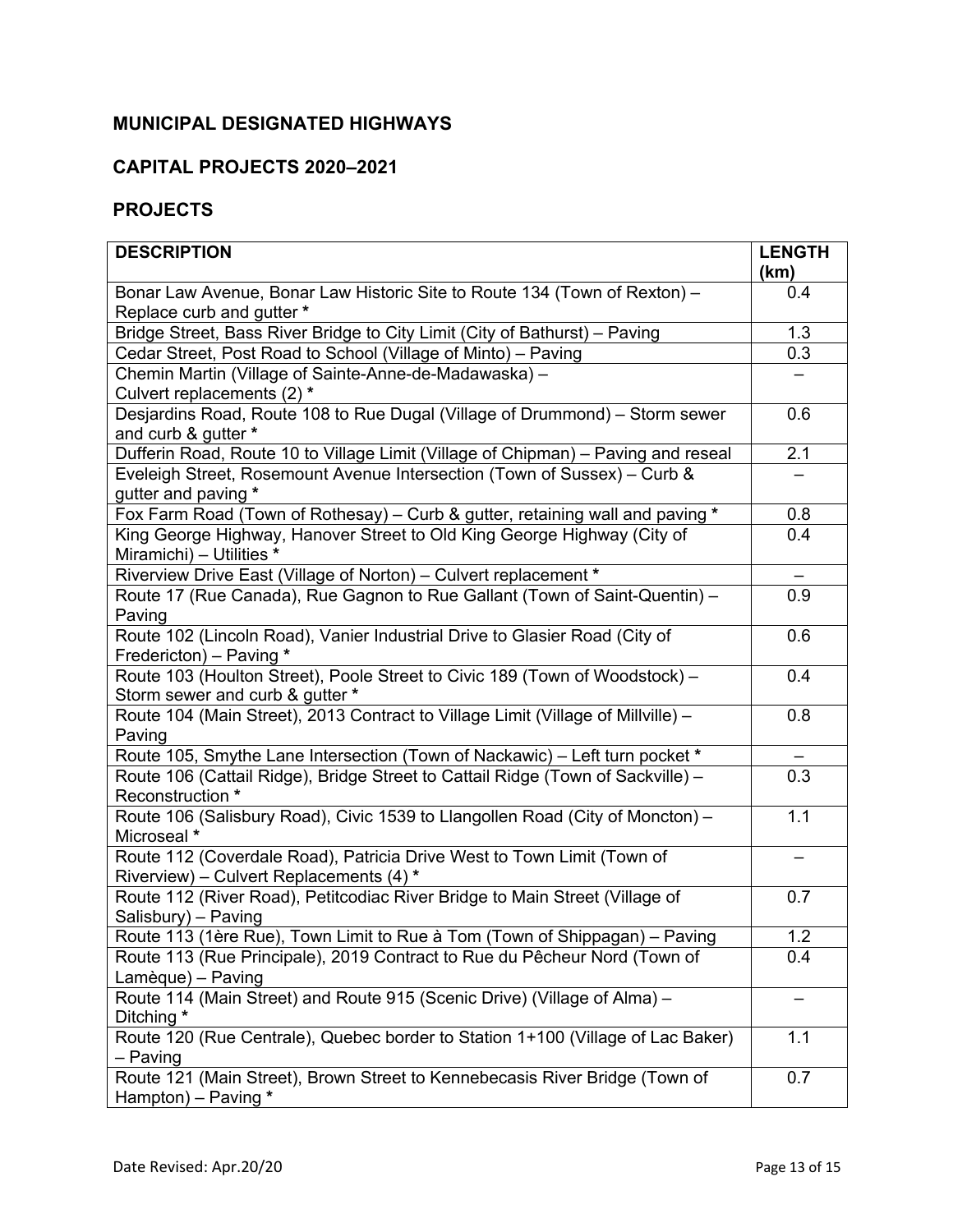## **MUNICIPAL DESIGNATED HIGHWAYS**

#### **CAPITAL PROJECTS 2020–2021**

# **PROJECTS (cont'd)**

| <b>DESCRIPTION</b>                                                                                                                | <b>LENGTH</b><br>(km) |
|-----------------------------------------------------------------------------------------------------------------------------------|-----------------------|
| Route 133 (Rue Main), Pointe-du-Chêne Road to Town Limit (Town of Shediac) -                                                      | 0.9                   |
| Paving                                                                                                                            |                       |
| Route 134 (Notre Dame Street) (Village of Atholville) - Culvert replacements<br>(complete 2019 work) *                            |                       |
| Route 134 (Shediac Road), Vista Drive to McAuley Drive (City of Moncton) -                                                        | 0.8                   |
| Paving *                                                                                                                          |                       |
| Route 135 (Rue Delagarde) (Village of Saint-Isidore) – Storm sewer repair *                                                       |                       |
| Route 170 (Milltown Boulevard), Hill Street to Boundary Street (Town of St.<br>Stephen) – Replace storm sewer and curb & gutter * | 0.9                   |
| Route 177 (River Valley Drive), Ferry Road to Route 102 (Town of Grand Bay-                                                       | 2.2                   |
| Westfield) - Paving                                                                                                               |                       |
| Route 303 (Rue Châtillon), Village Limit to Route 320 (Village of Maisonnette) -                                                  | 1.4                   |
| Paving                                                                                                                            |                       |
| Route 330 (Boulevard Saint-Joseph), Chemin des Boudreau to Walking Trail                                                          | 1.0                   |
| (Village of Saint-Léolin) - Paving                                                                                                |                       |
| Route 640 (Hanwell Road), Woodstock Road to Burnham Court (City of                                                                | 1.0                   |
| Fredericton) - Paving *                                                                                                           |                       |
| Route 715 (Lower Cambridge Road), Route 695 to Cherry Hill Road Area (Village                                                     | 6.5                   |
| of Cambridge-Narrows) – Culvert replacements (4) & reseal                                                                         |                       |
| Route 855 (Village of Norton) - Culvert replacement *                                                                             |                       |
| Rue de l'École, Route 126 to Village Limit (Village of Rogersville) – Paving                                                      | 1.3                   |
| Upper Midland Road (Village of Norton) - Reseal *                                                                                 | 2.2                   |
| Vanier Industrial Drive, Lincoln Road to Alison Boulevard Interchange (City of                                                    | 1.6                   |
| Fredericton) - Paving *                                                                                                           |                       |
| Whitetail Drive, Willow Avenue Intersection (Village of Tracy) - Cross culvert                                                    |                       |
| replacement *                                                                                                                     |                       |

**\*** To be tendered by municipality, or completed by NBDTI district staff